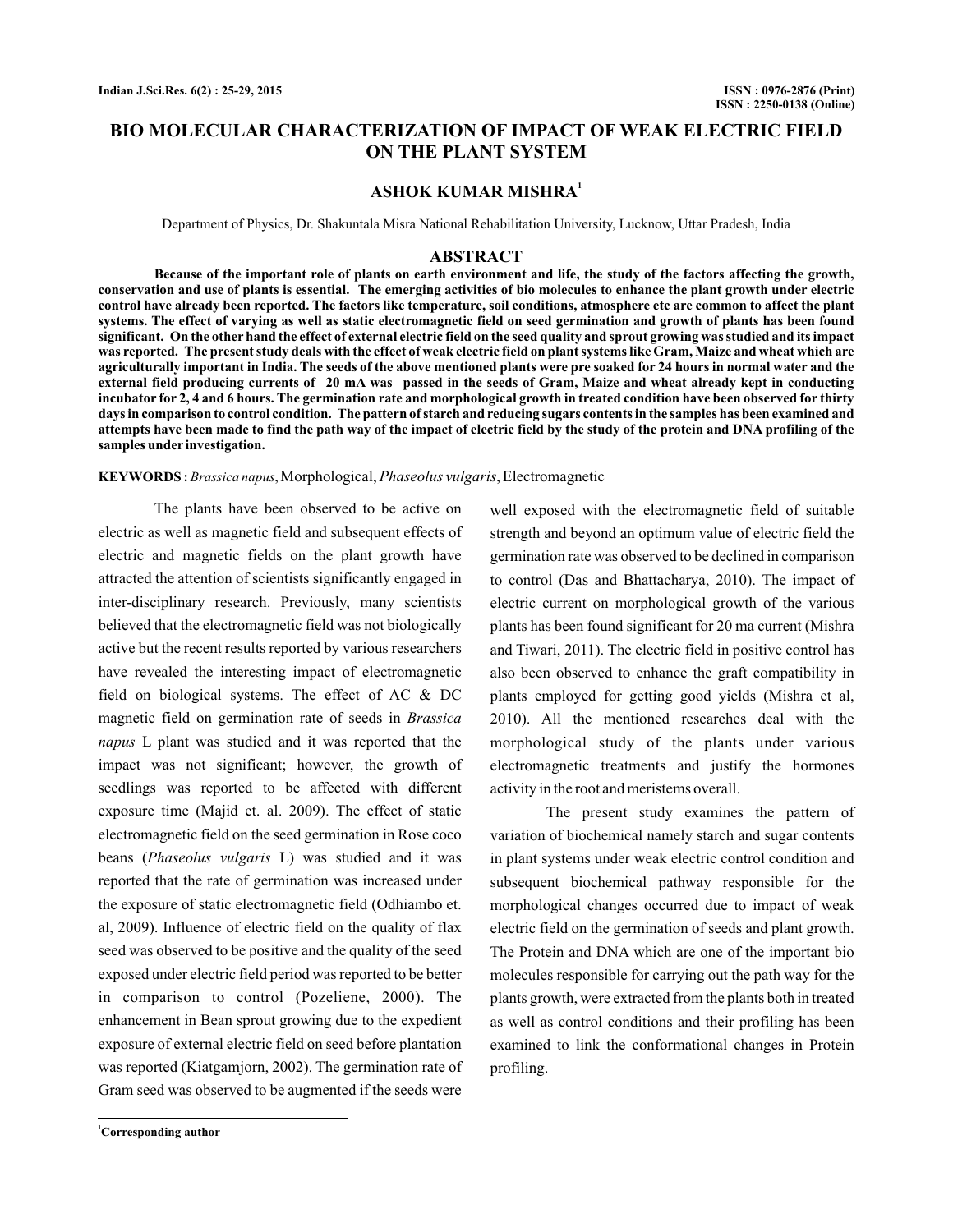## **MATERIALSAND METHODS**

The seeds of gram, wheat and maize plants were pre soaked for 24 hours and six samples containing 50 seeds were made for each plant. The DC currents of magnitudes 10 mA, 20 mAand 30 mAwere passed in the five samples of each plants kept in conducting incubator for 2, 4 and 6 hours. The sixth sample of each plant was taken without treatment for control condition. The rate of germination was recorded for each sample in comparison to control. The maximum percentage of germination was observed for 20 mA treatment condition. Thereafter, the current of magnitude 20 mA was passed in the fresh sample of seeds pre soaked for 24 hours of each plant for different periods like 2, 4 and 6 hours in order to examine the time dependency of the impact of the current on seed germination and plant growth. The seeds were then kept for growing the plant in normal laboratory condition for 30 days by supplying Hoagland solution as the nutrients. The various morphological parameters like plant length, inter nodal distance, dry weight and fresh weight were measured during the course of the development of the plants.

### **Starch and Sugar Estimation**

For estimation of sugar and starch, plant material was fixed in boiling 80% ethanol in the proportion of 1:10 alcohol soluble and insoluble fractions were separated by repeated centrifugation. in the alcohol soluble fraction,sugars were estimated while alcohol insoluble fraction was used for the determination of starch. Sugars were determined colorimetrically at 500 nm by the method of Nelson (1944). Total reducing and non reducing sugars were estimated as reducing sugars (using invertase) for 24 hours the non reducing sugars were calculated as the difference in the concentration of sugars before e after

hydrolysis by invertase .

Starch was estimated by the method of Montogomery (1957). The alcohol insoluble materials were first made soluble in distilled water kept in a boiling water bath and was extracted in 25% per chloric acid (pca). After repeated extraction in pca to a suitable aliquot, the supernatant was added 80% phenol. This was followed by rapid addition of concentrated Sulphuric acid. The solution was allowed to cool at room temperature and the color developed was read at 490 nm

#### **Protein and DNAestimation**

The protein and DNA molecules were extracted from the leaves of plants of each sample including the sample in control as per available methods. The optical density of proteins extracted from each sample was determined with the help of spectrophotometer operated for 595 nm wavelength. The profiling of proteins in each sample was studied by taking emission spectra in Sodium Dodecyl Sulphate (SDS) electrophoresis and Photoluminescence Meter made by Perkin Elmer model LS 55. The DNAprofiling of each sample was studied by taking the emission spectra in 1XTris EDTA (Ethyl Diamene Tetra Acetic Acid) electrophoresis and by Photoluminescence Meter made by Perkin Elmer model LS 55. The data of starch and sugar estimation and subsequent bio molecular characterization using protein and DNA profiling for gram plant have been depicted in the results as the same trends were observed in other plants.

# **RESULTSAND DISCUSSION**

The amount of total sugar has been observed to be increasing significantly in gram and maize plant given electric treatment. The increase was most pronounced at 4

| <b>Seed of Plant</b> | Control | 2 hours treatment | 4 hours treatment | <b>6 hours treatment</b> |
|----------------------|---------|-------------------|-------------------|--------------------------|
| Gram                 | 0.080   | 0.170             | 0.365             | 0.248                    |
| Maize                | 0.625   | 0.753             | 0.890             | . 165                    |
| Wheat                | 0.253   | 0.290             | 0.180             | 0.138                    |

|  |  |  | Table 1: Total Sugar:%Fresh Weight |  |
|--|--|--|------------------------------------|--|
|--|--|--|------------------------------------|--|

| Table 2: Reducing Sugar:% Fresh Weight |  |  |
|----------------------------------------|--|--|
|                                        |  |  |

| <b>Seed of Plant</b> | ∑ontrol | 2 hours treatment | 4 hours treatment | 6 hours treatment |
|----------------------|---------|-------------------|-------------------|-------------------|
| Gram                 | 0.037   | 0.105             | 0.159             | 0.103             |
| Maize                | 0.251   | 0.326             | 0.428             | 0.425             |
| Wheat                | .166    | 0.145             | 0.068             | 0.081             |
|                      |         |                   |                   |                   |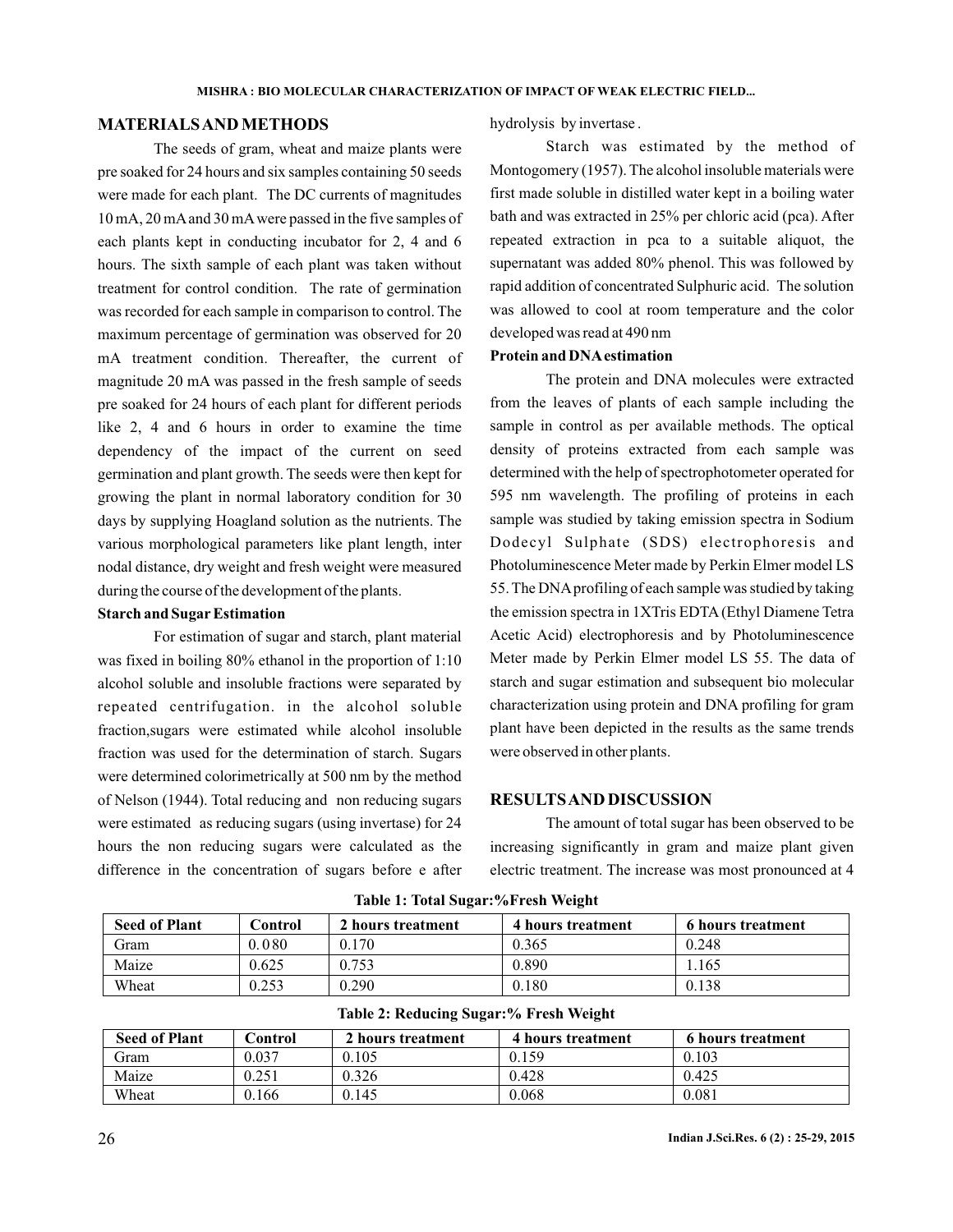#### **MISHRA BIO MOLECULAR CHARACTERIZATION OF IMPACT OF WEAK ELECTRIC FIELD... :**

| <b>Seed of Plant</b> | Control | 2 hours treatment | 4 hours treatment | 6 hours treatment |
|----------------------|---------|-------------------|-------------------|-------------------|
| Gram                 | 0.0294  | 0.0366            | 0.0626            | 0.0418            |
| Maize                | 0.0731  | 0.0844            | 0.0855            | 0.1305            |
| Wheat                | 0.0945  | 0.0993            | 0.1177            | 0.1293            |

#### **Table 3: Starch:%Fresh Weight**

**OPTICAL DENSITY DATA** (At 595 nm wavelength with the help of spectrophotometer).

| <b>SAMPLE</b>          | <b>OPTICAL DENSITY</b> |
|------------------------|------------------------|
| Pure Bradford solution | 0.725                  |
| Control                | 1.282                  |
| 2 hrs. treatment       | 1.029                  |
| 4 hrs. treatment       |                        |



# **Figure 1: Emission Spectra of Proteins Extracted From Gram Plant in Control, 2, 4 and 6 Hours Treatment With External Electric Current of 20 mA Taken by Photoluminescence Meter Made by Perkin Elmer Model LS 55 with (240-260)nm Wavelength**

hours treated gram plant and 6 hours treated maize plant. Contrary to gram and maize plants, wheat plant showed decrease in total sugar at all treatment except 2 hours treatment. Almost same trends were observed for reducing sugars plant in all the three plant species under investigation.

The amount of starch increased significantly at all stages of treatment in all the plants under investigation. The increase was pronounced at 6 hours treatment except for the gram plant which showed maximum increase at 4 hours (table1).

The present investigation envisages that the weak electric control favors the plant growth in accordance with other results (Mishra & Tiwari, 2010, Mishra & Tiwari, 2011). The relative optical density of protein obtained with the help of Spectrophotometer exhibits the decrease in its concentration (table 4) and the same is supported by the

emission spectra obtained through SDS electrophoresis and Photoluminescence meter (figure 1  $\&$  2). It appears that conformational changes take place in protein profiling due to the impact of the external electric current. The type of protein and its bio molecular characteristics evolve due to conformational changes needs further study for its identification. No significant change was observed in DNA profiling. It appears that DNA profiling is not affected significantly due to the impact of weak external electric current as its frequency is infinitely large.

### **CONCLUSION**

Carbohydrates are essential component of all living organism and are, in fact, the most abundant class biological molecules (Voet & Voet, 2004). Sugars are a class of edible crystalline carbohydrates, mainly glucose, fructose and sucrose characterized by a sweet flavor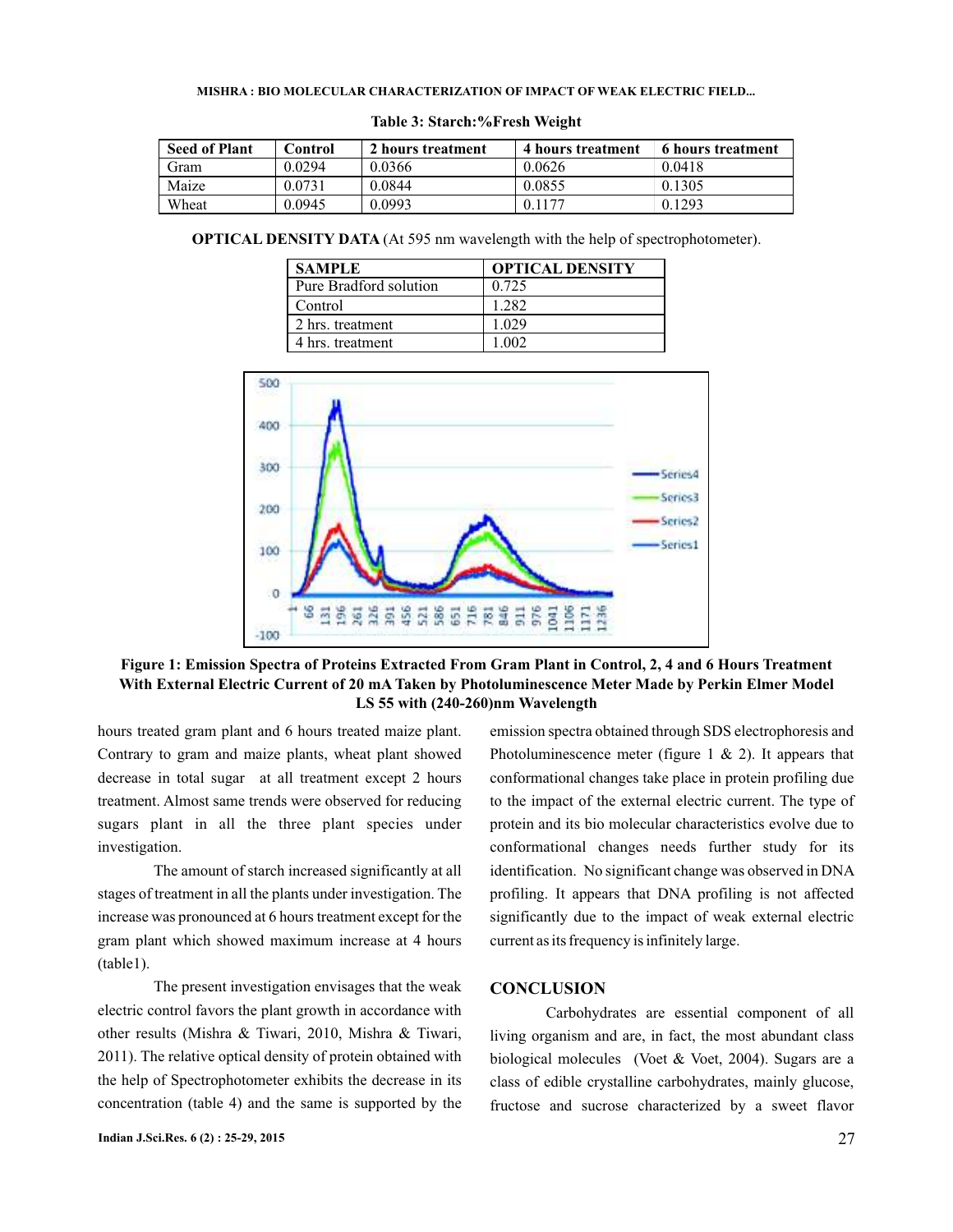#### **MISHRA BIO MOLECULAR CHARACTERIZATION OF IMPACT OF WEAK ELECTRIC FIELD... :**



**Figure 2: Emission Spectra of DNA Extracted From Gram Plant in Control, 2, 4 and 6 Hours Treatment With External Electric Current of 20 mA Taken by Photoluminescence Meter Made by Perkin Elmer Model LS 55 With 280 nm Wavelength**

(IUPAC gold book, 2009)..

Sugars are categorized in to reducing and non reducing types.sugars are saccharides bearing anomeric carbon atom that have not formed glycosides are termed reducing sugars because of facility with which the aldehyde group reduces the mild oxidizing group (Voet & Voet, 2004). Examples of reducing monosaccharides includes glcose, fructose, glyceraldehydes and glactose. Many disccharides like lactose and maltose also have a reducing form as one of the two units may have an open-chain with aldehyde group of plant, particularly leaves. Glucose is converted in to sucrose before being translocated to other plant parts like stem, roots etc. Increase in reducing sugars under electric treatment might be a result of enhanced photosynthesis .This might be possible by regulation of enzyme of photosynthetic pathways. When sugars react with other molecules in such a way that their anomeric carbon hydroxyl form the linkage, then that sugar becomes a non reducing sugar e.g. Sucrose & Trehaloses.

The glucose is the most important reducing sugar in higher plants synthesized by the process of photosynthesis that takes place in green plant.

The increase in total sugar content may be probably due to increased rate of conversion of glucose in to

sucrose for being transported to other parts.

Starch is a polymer of glucose that plant synthesizes as their principal food reserves (Voet & Voet, 2004). Increased starch content under treatment again suggests enhanced conversion of photosynthetic product, glucose in reserve food i.e. starch.

The impact of external electric field on plant growth has been observed to be transient phenomenon and establishes inter cellular communication for the flow of minerals, water etc supporting the plant growth (Mishra  $\&$ Tiwari, 2011). The electrical signaling has been found to be good means for early detection of the plant growth in terms of inter cellular communication (Mishra & Tiwari, 2012). The cellular communication responsible for the hormonal growth appears to be oriented in different directions in the plants under control condition (Mishra et al, 2010). The weak external electric field channelizes the cellular communication and enhances the hormonal signaling in the seed ready for germination. The impact of external electric current on seed germination and plant growth has been observed to be time dependent and it continues to be positive till exposure period not more than four hours. The positive impact is distorted when exposure period exceeds. It appears that the strong electric field distorts the inter